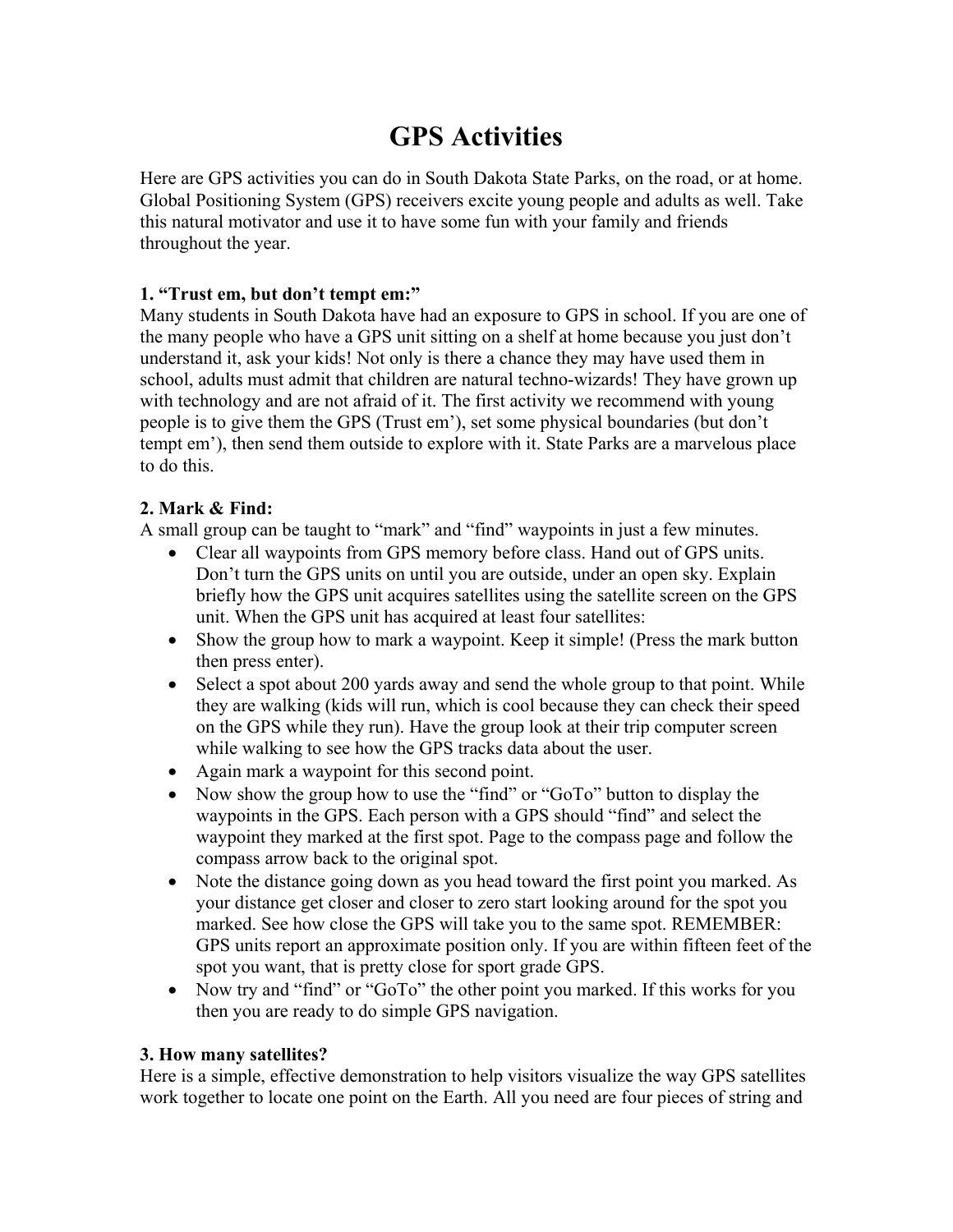a group with some volunteers in it. The first volunteer takes the end of one piece of string. You tell them that they are a GPS satellite orbiting Earth 12,000 miles in space. You as the demonstrator are the GPS. Run around the first satellite volunteer while asking the rest the group if that one satellite tells where the GPS is? No, one satellite says the GPS can be any place on a 12,000 mile sphere around that satellite. Now take a second volunteer, tie your end of both strings together. Move your end of the strings back and forth while the two volunteer satellites hold their ends tight. This will point out that two satellites locate the GPS somewhere along the intersection of two 12000 mile circles. This is till not enough information to locate the GPS. Using a third volunteer for a third satellite, tie your end of the third string to the other two. Now have all three satellites pull their strings in opposite directions. This will snap the three tied strings tight, showing that all three intersect at one location. Grab this knot and ask the group if three satellites locate the GPS at one point on the planet? The answer should be yes, with just a bit of hesitation. Lift the knot of strings up-and-down. Point out the group that yes, three satellites gives you X and Y coordinates, but not elevation. These X and Y coordinates are also called latitude and longitude. Tie a fourth string to the knot. Have another volunteer pull this string down toward the floor. This time when you ask the group how many satellites are required to get a good navigation fix they'll shout back FOUR, which is true! When your GPS finds four satellites it can tell latitude, longitude and elevation for any point on the planet. More satellites get you closer yet.

## **4. "Nail"Biter GPS Trail**

This is a zero prep activity for small or large groups. Two people can play against each other. 20 people can play as two groups of 10, etc. Most groups will complete the activity within 40 minutes.

You will need:

- At least 2 handheld GPS units, one per group
- 10 small stakes or nails. Tie a small piece of ribbon to each.
- Instructions for using the GPS if you are not familiar with the unit.
- Step by step directions to "nail" down this challenge.
- Divide into 2 groups. Each group should have the same number of GPS units.
- Meet at a designated starting point.
- Turn the GPS on. Make sure the GPS locks on at least 4 satellites.
- Check your battery level. If it is less that  $1/4$ , change batteries.
- Review with how to MARK and Find or GoTo waypoints
- Clear memory in your GPS before beginning
- Each group gets 5 stakes
- You will have 20 MINUTES to hide and mark all 5 stakes.
- First group goes to an area directed by staff. The second group goes to a separate area (opposite sides of a building works well - out of sight of each other).
- Each group hides its nails one at a time. Be creative here. Don't make it too easy! Hide each nail as far apart from the other nails as possible. The ribbons on each nail MUST be visible from 5 feet away, but you can still camouflage them in a bush, or stick it in the crook of a tree, etc.
- Carefully hold each GPS over the hidden nail and MARK that spot. Be sure and save the marked waypoint for each nail on each GPS!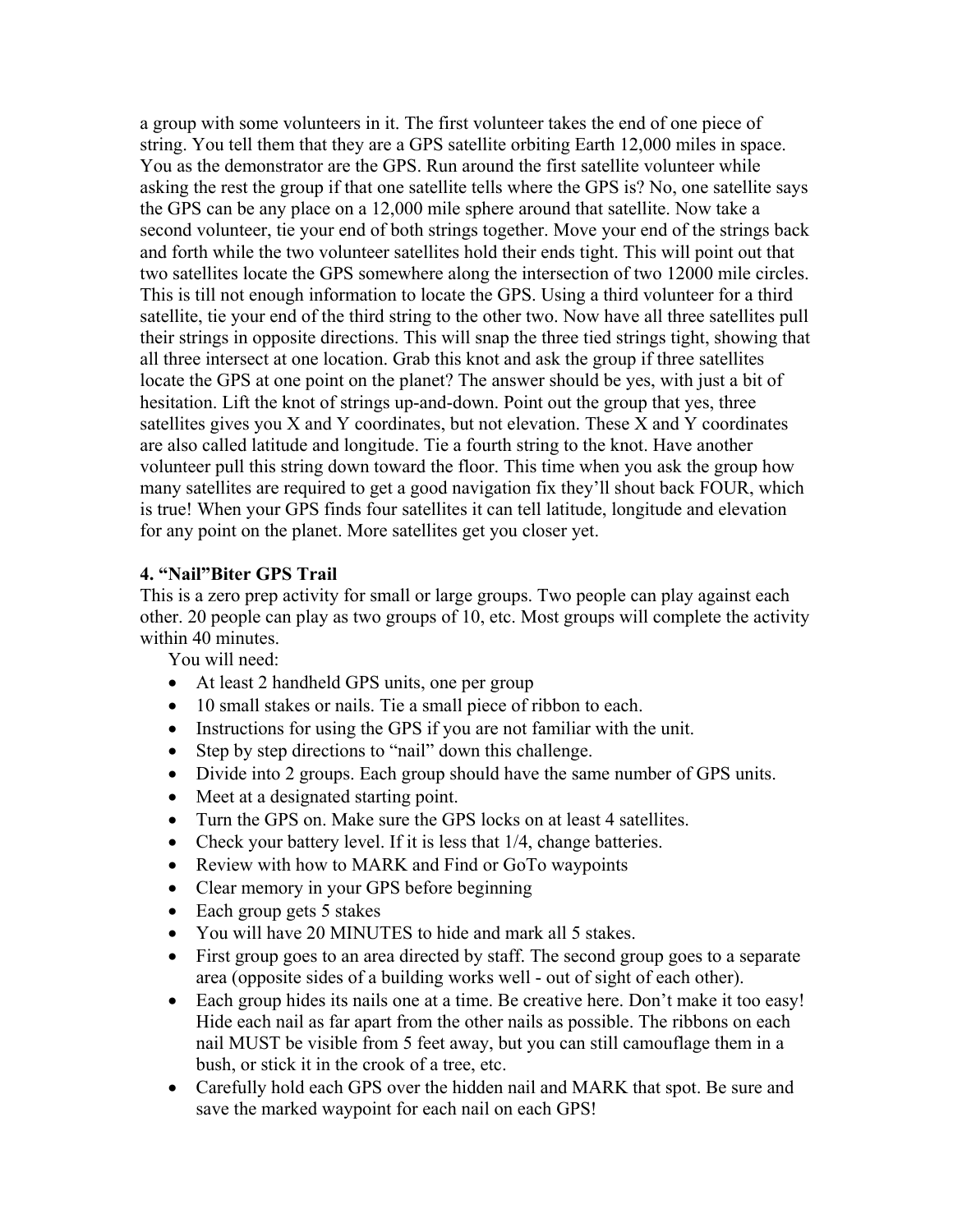- Repeat for all five nails.
- When you have hidden, MARKed and Saved the location of each nail on each GPS, return to the starting point.
- The two groups then trade GPS units.
- Review with the groups how to FIND or GO TO, SELECT a WAYPOINT, and navigate to that spot. Note: You must "move" before the GPS will give you an accurate direction of travel. START WALKING, THEN LOOK AT THE GPS!
- Most people like to navigate using the COMPASS page. Press the PAGE or NAV button till you get to this page. Follow the dark arrow on the compass dial and count down the distance. When you get within 15 feet of your destination, start looking around!
- Each group goes back out to the area where the other group hid their nails and follows the FIND or GoTo on the GPS to find the hidden nails one at a time.
- Pick up each nail as the group finds it (Hint: "Respect our Parks." How about picking up "other" litter as you search for nails?)
- When all the nails your group can find have been picked up, return to the starting point. Report to the staff at the start how the "nail biting" search went.
- Turn in your GPS and recovered nails, and you are done! **This activity can really help you "nail down" GPS navigation**

# **5, 6, 7, 8. Scavenger hunts (see below)**

These classic GPS activities focus attention on a task that inadvertently involves a great deal of learning. Each activity stands alone. Specific points for each "hunt" must be selected and input to the GPS by the instructor. While easy to do, you MUST learn how your particular GPS operates FIRST! Prep time is all up front. Student success is simple to measure because the "hunt" cannot be completed unless the equipment is used correctly. Patience with many questions is a must! The three activities detailed below are barely the tip of the iceberg. Refer to the Web Guide included for excellent sites to learn theory and application of GPS and on to GIS.

# **5. Puzzle-Points:**

The "point" is to complete the puzzle by having each GPS team (Team organization is up to you) find each of  $6 - 10$  geographic coordinate sites, pick up a puzzle piece at each site, and combine them when they get to "Home" base. Puzzles could be selected from a children's jig-saw puzzle with the number of puzzle pieces equal to the number of GPS teams times the number of waypoints (hardest). Or use a children's puzzle for each GPS team and have the number of pieces match the number of waypoints in the course. Or use Lego or Duplo or Connex figures made out of the same number of pieces as the number of waypoints. Have enough pieces at each point on the course so every team gets one. Instructor previews the area of the course, marks waypoints as wanted, saves as waypoint list or saves to route. Route can be uploaded to GPS units or students can hand enter (I prefer this if time permits). This is a great activity to turn any age student loose on even when they have no experience. THEY WILL FIGURE IT OUT QUICKLY! With waypoints entered and route active, students begin together but do not have to go to waypoints in order.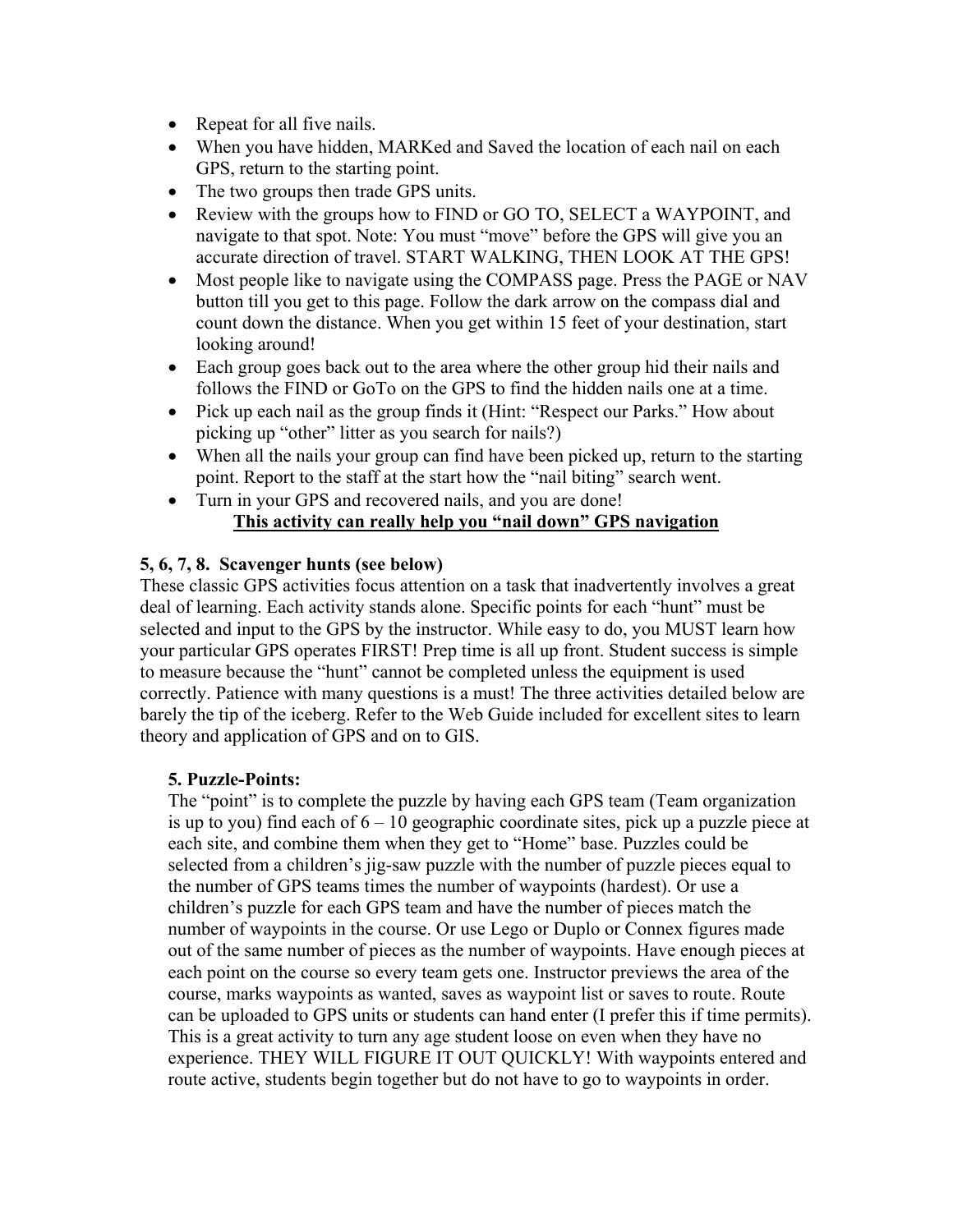They will quickly learn this, but you can speed things up by reminding them they can select any waypoint to "Find" or "Goto."

Use as big a field as you can find. The size of four football fields with dips and depressions to hide puzzle piece containers in is usually minimum for a class size group (25). This takes about  $\frac{1}{2}$  hour to 45 minutes usually for student groups to complete. Set up and waypoint entry (and GPS instruction) is extra. The favorite containers for puzzle parts are small ammo cans. They are waterproof, tough, and if you want to make them more permanent, you can chain them in place.

## **6. Geo-Blitz**

Here is an intense variation on hiding puzzle pieces. This is a wonderful, portable, guaranteed activity that can handle lots of people at once, discourage cheating, take people over a huge geographic area. This is high prep activity though. Recommend that you contact Kelly at riklane@rushmore.com for help and direction with this activity.

Sample Student task for geoblitz:

Find each of 12 geocaches we have hidden around these fields. DON'T follow another group to a cache. There are 4 different geocache courses and they will probably lead you to the wrong cache. Your group should sign and date the log book at each cache, then collect a puzzle piece from each geocache can. Bring all 12 puzzle pieces of the same color back to the start and assemble them into a complete story. To find the geocaches we will give your group several handheld GPS units with all 12 locations marked. Give prizes for completing the course and bringing in all 12 puzzle pieces correctly assembled.

When Geo-Blitz is set up on a full section of land several hours must be allowed for each group. If you have the GPS units, 100 people can easily be on the course at once. Puzzle pieces could easily be key park features. This is great for community reunions, Centennial celebrations, and major festivals!

An interesting variation for groups that feel like they know what they are doing and want a bigger challenge: Have the first group hide the cans with clues/puzzle pieces. They give their GPS to the next group out who go find the cans. Groups can alternate hiding cans/ finding cans as long as they want to. This variation is a lot less prep for leaders but it also presumes a lot of familiarity with both GPS and moving waypoints back and forth between GPS and GIS.

#### **7. Geo-Riddle Quest**

This is a favorite. It takes some creative set-up, but the fun is worth it. AND in the State Parks this can be a permanent geo-riddle quest based on unique park features. There are NO permanent markers to be vandalized or maintained. Spend some time putting a couple of these together in your park that are each based around a unique park resource or set of features. The objective (using GPS and the hand-in worksheet that staff prepares) is to match a list of waypoints, taken at various sneaky locations in the area you choose, to a list of misleading clues. Example: a waypoint at a GLOBE weather station box. Students get the waypoint on their GPS units and have to match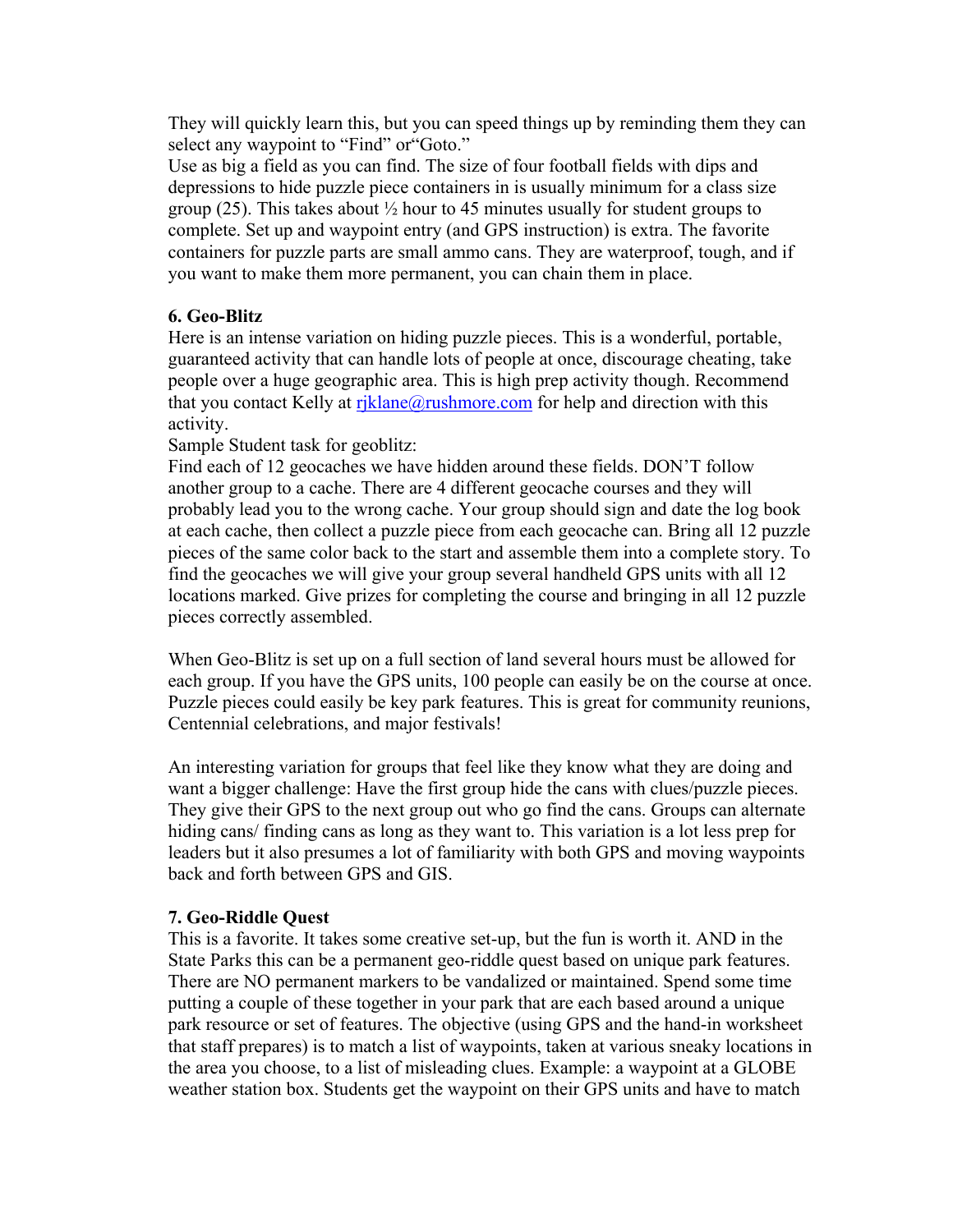the waypoint number to the written clue, "I stand white side up in an ocean of green." The waypoint for the newspaper delivery tube must be matched against, "My insides are black and white and red/read all over. On the football field there are a wealth of stealthy clues, including, "40 south by 15 north" (far hash mark on the 10 yard line), "You turn me off and on so quickly during games that I am sometimes stricken dumb" (P/A speaker). The ultimate misdirection is to pick a common spot, name it in the clue and say that the waypoint is, for example, "200 yards at 160 degrees from that spot. Students have to be able to enter bearing and distance, press enter, and go to the new waypoint. (Caution" this is impossible till you figure it out. Easy IF you can figure it out). Remember, students have the waypoints uploaded into the GPS in hand, along with the entire list of clues, so the clues have to be obscure. A great way to learn a lot by having fun!

Depending on the obscurity of your clues this activity takes 45 minutes to several hours. You can keep the numbered waypoint list in a route and upload it to the GPS units.

#### **8. Virtual Orienteering**

If you have any familiarity with the exciting sport of orienteering, how about a virtual point-to-point orienteering course? In a big natural area or park, select twelve points marked and saved as a route on the GPS. Points should be fairly well hidden because each point has a geometric symbol displayed. On each symbol is written the number of the symbol plus the distance and bearing to TWO other points (IT IS MUCH EASIER, BUT MORE PRONE TO 'FOLLOW YOUR NEIGHBOR" TO PUT JUST ONE DISTANCE/BEARING PAIR ON EACH SYMBOL). Each student GPS team gets a different bearing and distance to begin with. From there they find the others on their own.

Orienteering is fun to venture into because it makes competitive use of compass and topographic maps in other formats. Physical Education teachers often will join in designing a course because the real competitive goal is to be the first one back with all symbols copied correctly and listed in the correct order. City parks are most commonly used for point to point competition. There is a wealth of info available on the web or in print. A favorite reference still is Bjorn Kjelstrom's Fun with Map and Compass. Your concrete assessment, again, is the list of symbols matched to the correct number (standard symbols are listed in Kjelstrom's book).

#### **9. Point Array**

You may remember the old compass courses we used to set up for teaching compass skills with stakes set out in an array. Take 20 stakes, (number or mark each stake in a unique way) and set them out in a circle. You will need several football field sized area for this. Plan your circle (or you could just make a square grid of stakes) so there is at least 100 feet between each stake. Carefully mark the waypoint location for each stake. Load the waypoints for 5 stakes into a GPS. Hand load five more into a different GPS, etc. You will end up with 4 GPS courses in a relatively small area where participants will have to navigate very accurately to find their 5 stakes. "Follow the leader" is discouraged because there are 4 different courses going on at the same time. A great variation on this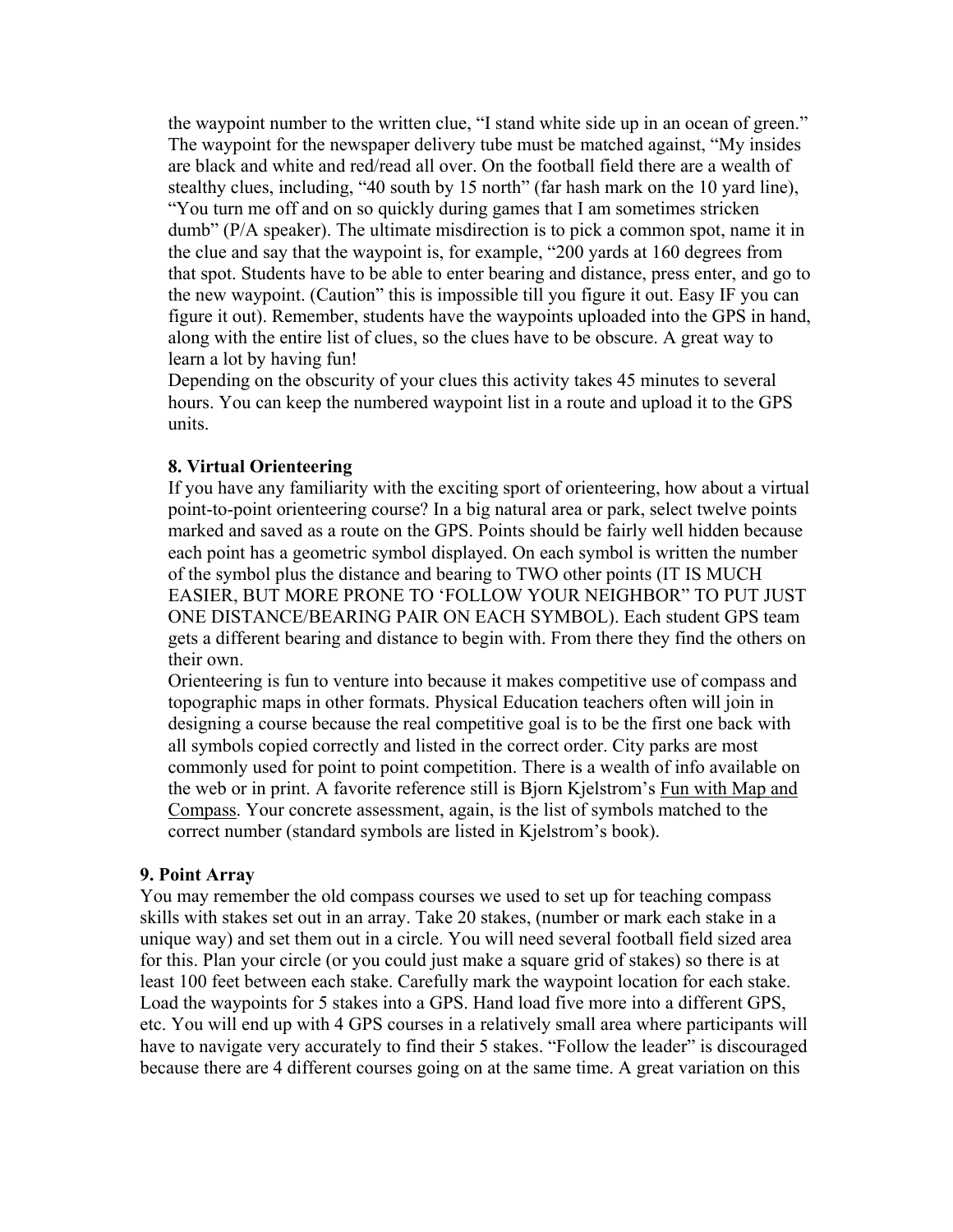game is to do it with 6 or 7 decimal places of accuracy on the GPS, then cut the decimals down to 4 or 5 and watch the confusion.

# **10. GPS Geometry**

Plot the outline of your school building by taking a waypoint at each corner. Figure the area of the building or identify various geometric shapes in the outline.

# **11. GPS Map**

Send students on bus routes with a GPS, then download and map the track data over an aerial photograph of the district. Give map to transportation coordinator.

# **12. "Prove it"**

Find and mark the "drug free zone" signs around your school. Are they where they are supposed to be?

# **13. Data Analysis: "Why did they do that?"**

Have each student take a GPS unit and a digital camera home to mark their house and photograph it. Download the waypoints onto an aerial photograph of your town and link the photographs to the waypoints for a virtual home tour of your class. Add several other categories of data to the table you create for this project (i.e. waypoints for fast food restaurants). Map the new data and compare it to student homes, or map school locations and compare fast food restaurant location to schools (bet you will be surprised at the relationship between the two). Take some of this interesting analysis to your local government and ask them why it is like this. Study marketing theory to answer the questions yourself.

# **14. Design Sense**

Follow school maintenance staff around and mark mechanical and emergency equipment as well as emergency exits for your school. Overlay these on an aerial photograph of your school. Maintenance and emergency personnel will hug you!

# **15. Natural resource management**

Develop a virtual nature hike. Participants find featured points on a trail brochure by going to points on a GPS unit rather than trying to find trail markers that get damage, lost or taken. This also does not make the location of sensitive park features obvious to casual passersby who might accidentally "collect" the feature because it is marked.

# **16. Environmental Cents**

Drive or walk your fields with a GPS, then download field boundaries to a map. Now check the fields during green-up on your 4-wheeler and mark any dry spots, thin spots, or other problems. Save the points as a route.

# **17. Behavior Study**

Fit your GPS into a collar for a cow. After a day of grazing, download the track. Where and what did your cow like to graze on?